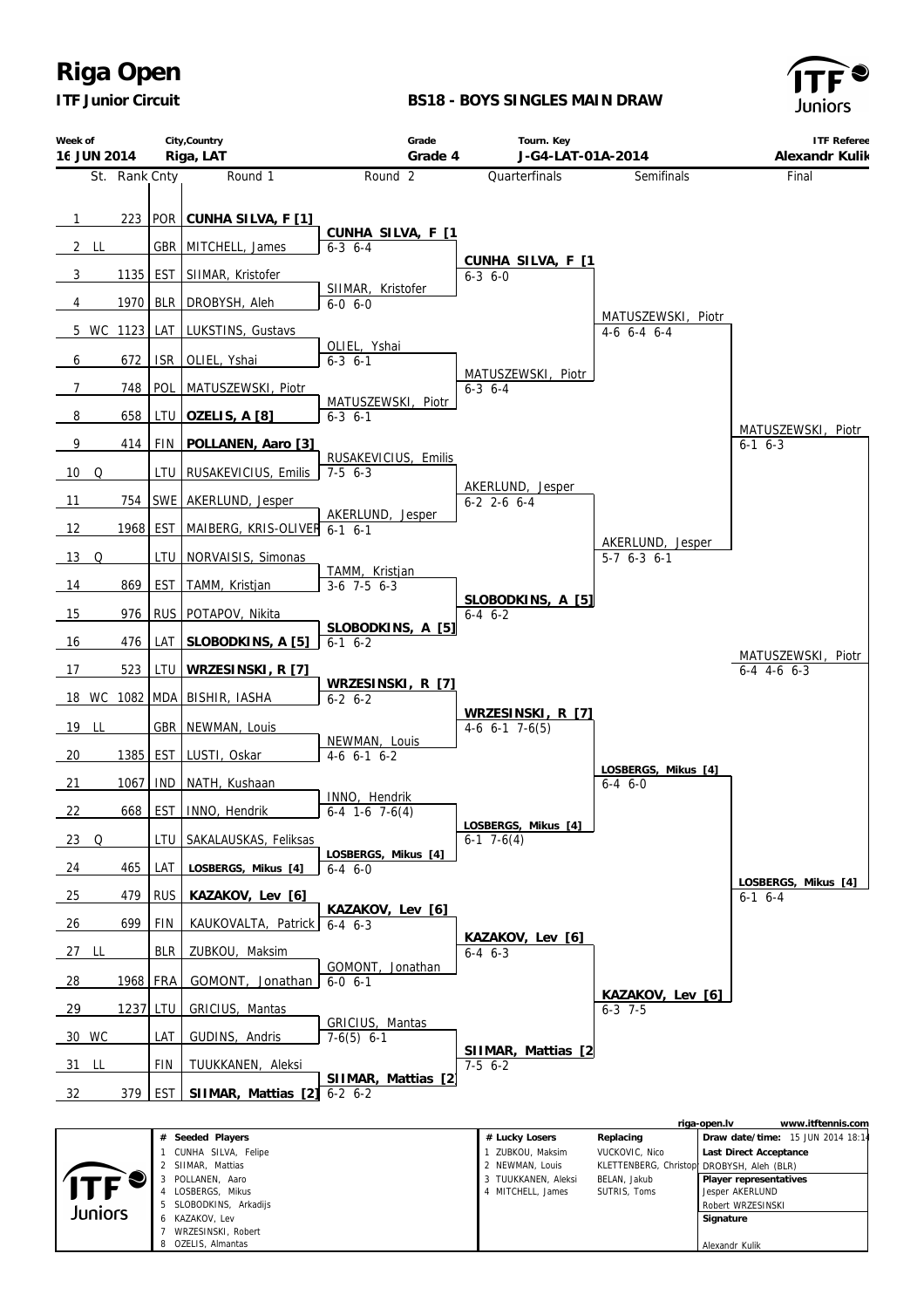*ITF Junior Circuit*

#### **BS18 - BOYS SINGLES QUALIFYING**



| Week of<br>16 JUN 2014    |                  | City, Country<br>Riga, LAT     | Grade<br>Grade 4                         | Tourn. Key<br>J-G4-LAT-01A-2014       | <b>ITF Referee</b><br>Alexandr Kulik   |
|---------------------------|------------------|--------------------------------|------------------------------------------|---------------------------------------|----------------------------------------|
| St. Rank Cnty             |                  | Round 1                        | Round 2                                  | Finals                                | Qualifiers                             |
|                           |                  |                                |                                          |                                       |                                        |
| $\overline{\phantom{0}1}$ |                  | 1216 EST BRASCHINSKY, Alan [1] | BRASCHINSKY, Alan [1]                    |                                       |                                        |
| $\overline{2}$            |                  | Bye                            |                                          |                                       |                                        |
| $\overline{3}$            | <b>GBR</b>       | NEWMAN, Louis                  |                                          | NEWMAN, Louis<br>$3-6$ 6-3 7-5        |                                        |
| $\overline{4}$            |                  | Bye                            | NEWMAN, Louis                            |                                       |                                        |
| 5                         |                  | Bye                            |                                          |                                       | NORVAISIS, Simonas<br>$6 - 3$ 6 - 1    |
| 6 WC                      | LAT              | RIBAKOVS, Nikita               | RIBAKOVS, Nikita                         |                                       |                                        |
| $\overline{7}$            |                  | Bye                            |                                          | NORVAISIS, Simonas<br>$6 - 46 - 3$    |                                        |
| 8                         | LTU I            | NORVAISIS, Simonas             | NORVAISIS, Simonas                       |                                       |                                        |
| 9 WC 1705 LAT             |                  | MEDNIS, Rudolfs [2]            |                                          |                                       |                                        |
| 10                        |                  | Bye                            | MEDNIS, Rudolfs [2]                      |                                       |                                        |
| 11                        |                  | LTU   MATULEVICIUS, Paulius    |                                          | TUUKKANEN, Aleksi<br>$6 - 0 6 - 2$    |                                        |
| 12                        | FIN I            | TUUKKANEN, Aleksi              | TUUKKANEN, Aleksi<br>$6 - 0 6 - 0$       |                                       |                                        |
|                           |                  |                                |                                          |                                       | BELAN, Jakub                           |
| 13                        |                  | Bye                            | SKJEIE, Bjornar                          |                                       | $6-3$ 4-6 7-6(6)                       |
| 14                        |                  | NOR SKJEIE, Bjornar            |                                          | BELAN, Jakub                          |                                        |
| 15                        |                  | Bye                            | BELAN, Jakub                             | $6-16-0$                              |                                        |
| 16 WC                     |                  | SVK BELAN, Jakub               |                                          |                                       |                                        |
| 17                        | <b>GBR</b>       | MITCHELL, James                |                                          |                                       |                                        |
| 18                        |                  | Bye                            | MITCHELL, James                          |                                       |                                        |
| 19 WC                     | POL              | WOJTAS, Robert                 |                                          | RUSAKEVICIUS, Emilis<br>$5-76-46-3$   |                                        |
| 20                        | LTU              | RUSAKEVICIUS, Emilis           | RUSAKEVICIUS, Emilis<br>W.O.             |                                       |                                        |
| 21                        |                  | Bye                            |                                          |                                       | RUSAKEVICIUS, Emilis<br>$7-5$ 2-6 6-1  |
|                           |                  |                                | KLIIMAND, Kristofer Sven                 |                                       |                                        |
| 22                        | EST <sup>1</sup> | KLIIMAND, Kristofer Sven       |                                          | VANAG, Evgeny                         |                                        |
| 23                        |                  | <b>Bye</b>                     | VANAG, Evgeny                            | $6 - 46 - 2$                          |                                        |
| 24                        | <b>RUS</b>       | VANAG, Evgeny                  |                                          |                                       |                                        |
| 25                        | LAT              | CERPINS, Kriss                 | CERPINS, Kriss                           |                                       |                                        |
| 26                        |                  | Bye                            |                                          |                                       |                                        |
| 27 WC                     | ITA I            | <b>BUTTINI</b> , Alberto       |                                          | SAKALAUSKAS, Feliksas<br>$6 - 16 - 0$ |                                        |
| $\frac{28}{ }$            |                  | LTU   SAKALAUSKAS, Feliksas    | SAKALAUSKAS, Feliksas<br>$6 - 4$ $6 - 3$ |                                       |                                        |
| 29                        |                  | Bye                            |                                          |                                       | SAKALAUSKAS, Feliksas<br>$6 - 0 6 - 3$ |
| 30                        |                  | GER SINN, Fabian               | SINN, Fabian                             |                                       |                                        |
|                           |                  |                                |                                          | ZUBKOU, Maksim                        |                                        |
| 31                        |                  | Bye                            | ZUBKOU, Maksim                           | $7-6(8)$ 7-5                          |                                        |
| 32                        |                  | BLR   ZUBKOU, Maksim           |                                          |                                       |                                        |
|                           |                  |                                |                                          |                                       |                                        |

**# Alternates Replacing Draw date/time:** 13 JUN 2014 18:52 **# Seeded Players** 1 BRASCHINSKY, Alan  **Last Direct Acceptance** 2 MEDNIS, Rudolfs bye  **Player representatives** Emilis RUSAKEVICIUS Emilija KRAVTAITE Juniors  **Signature** Alexandr Kulik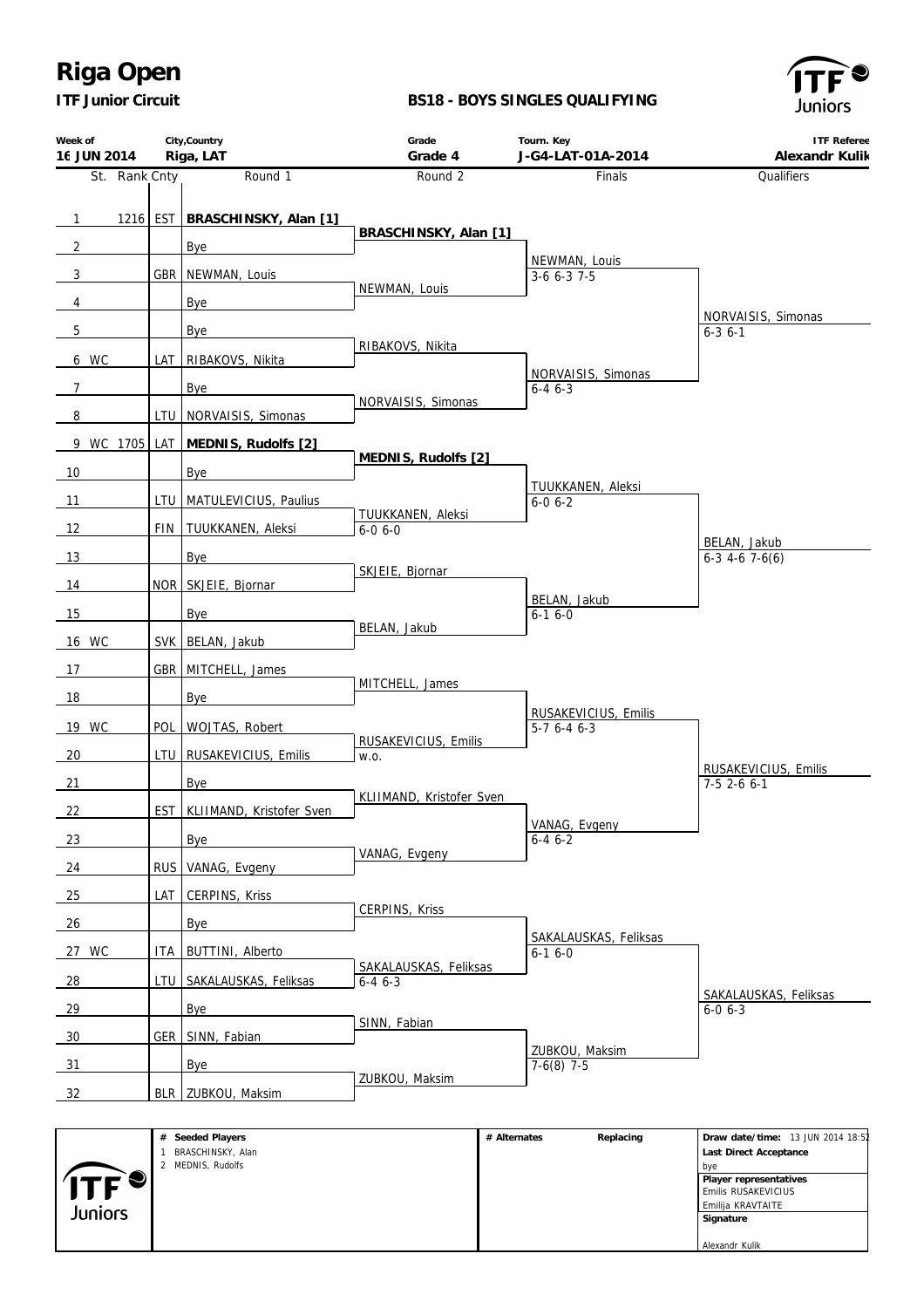*ITF Junior Circuit*

KRYVATULAVA, Hanna

#### **GS18 - GIRLS SINGLES MAIN DRAW**



Alexandr Kulik

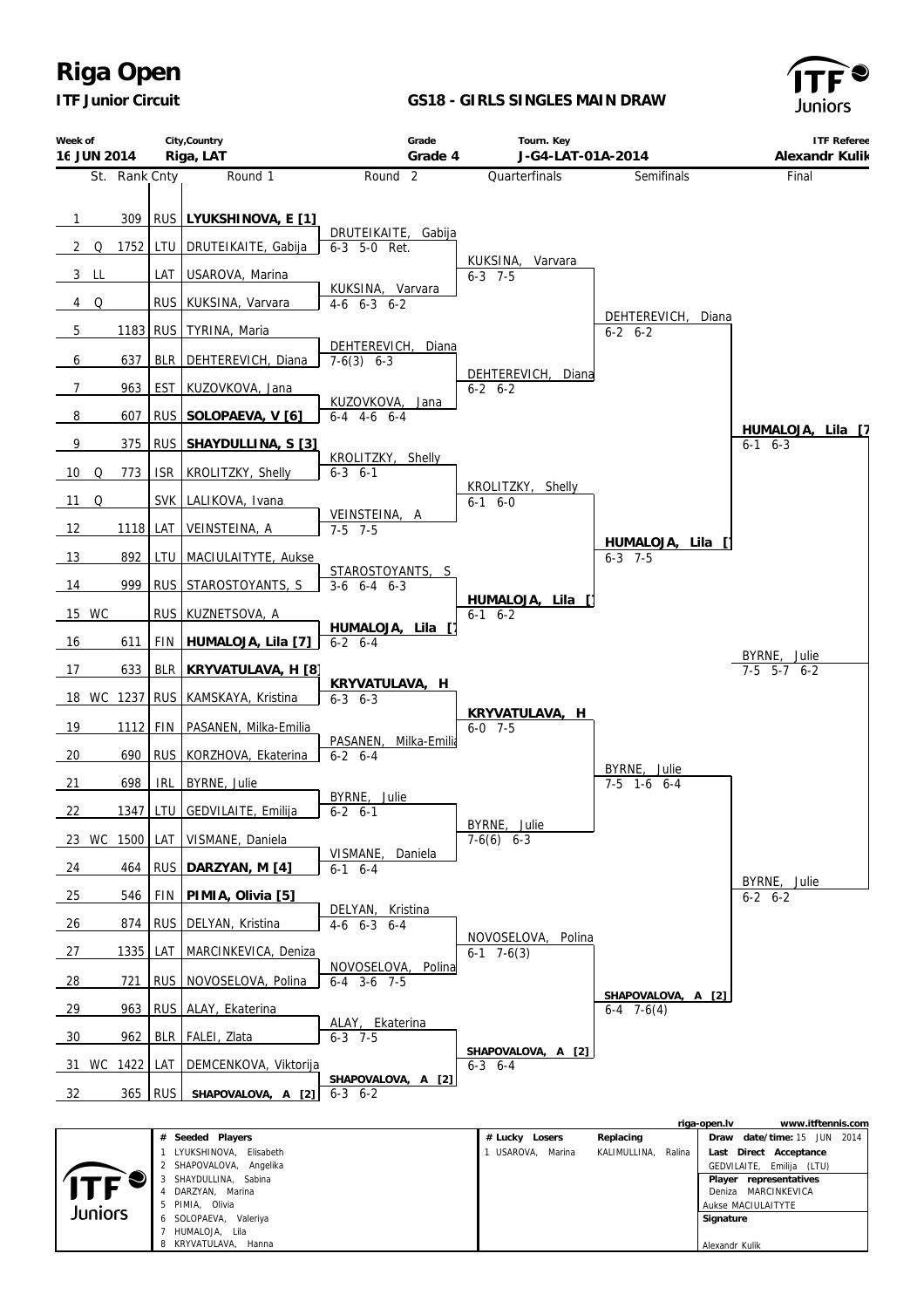*ITF Junior Circuit*

### **GS18 - GIRLS SINGLES QUALIFYING**



| Week of<br>16 JUN 2014 |               | City, Country<br>Riga, LAT       | Grade<br>Grade 4                        | Tourn. Key<br>J-G4-LAT-01A-2014 | <b>ITF Referee</b><br>Alexandr Kulik    |
|------------------------|---------------|----------------------------------|-----------------------------------------|---------------------------------|-----------------------------------------|
|                        | St. Rank Cnty | Round 1                          |                                         | Finals                          | Qualifiers                              |
| $\mathbf{1}$           | 773           | ISR   KROLITZKY, Shelly [1]      | KROLITZKY, Shelly [1]                   |                                 |                                         |
| $\overline{2}$         |               | Bye                              |                                         |                                 |                                         |
| 3                      |               | LAT ROZINA, Liene                |                                         |                                 | KROLITZKY, Shelly [1]<br>$6 - 26 - 1$   |
| 4                      |               | FIN PARVIAINEN, Kristina         | PARVIAINEN, Kristina<br>$6-16-4$        |                                 |                                         |
| $5\phantom{.0}$        | 1202          | BLR SHYTKOUSKAYA, Nika [2]       |                                         |                                 |                                         |
| 6                      |               | RUS KUKSINA, Varvara             | KUKSINA, Varvara<br>$6-4$ 3-6 $6-3$     |                                 |                                         |
| $\overline{7}$         |               | LAT ISAJEVA, Alise               |                                         |                                 | KUKSINA, Varvara<br>$6 - 26 - 1$        |
| 8                      |               | LTU DRUTEIKAITE, leva            | DRUTEIKAITE, Ieva<br>$3-6$ 6-3 6-4      |                                 |                                         |
| 9                      |               | 1653 LTU BAKAITE, Paulina [3]    |                                         |                                 |                                         |
| 10                     |               | LAT USAROVA, Marina              | USAROVA, Marina<br>2-6 Ret.             |                                 |                                         |
| 11                     |               | RUS FEDOROVA, Viktoriia          |                                         |                                 | LALIKOVA, Ivana<br>$7-6(3)$ 6-3         |
| 12                     |               | SVK LALIKOVA, Ivana              | LALIKOVA, Ivana<br>$6 - 0 6 - 2$        |                                 |                                         |
| 13                     |               | 1752 LTU DRUTEIKAITE, Gabija [4] |                                         |                                 |                                         |
| 14                     |               | LAT UPENIECE, Gerda              | $6 - 0 6 - 2$                           | DRUTEIKAITE, Gabija [4]         |                                         |
| 15                     |               | LAT BERGA, Darja                 |                                         |                                 | DRUTEIKAITE, Gabija [4]<br>6-4 3-1 Ret. |
| 16                     |               | 1951 LTU KRAVTAITE, Emilija [5]  | KRAVTAITE, Emilija [5]<br>$6 - 0 6 - 2$ |                                 |                                         |

|         | # Seeded Players     | # Alternates | Replacing | Draw date/time: 13 JUN 2014 18:45 |
|---------|----------------------|--------------|-----------|-----------------------------------|
|         | KROLITZKY, Shelly    |              |           | Last Direct Acceptance            |
|         | 2 SHYTKOUSKAYA, Nika |              |           | bve                               |
|         | BAKAITE, Paulina     |              |           | Player representatives            |
|         | DRUTEIKAITE, Gabija  |              |           | l Milka-Emilia PASANEN            |
| Juniors | 5 KRAVTAITE, Emilija |              |           | Kristina PARVIAINEN               |
|         |                      |              |           | Signature                         |
|         |                      |              |           |                                   |
|         |                      |              |           | Alexandr Kulik                    |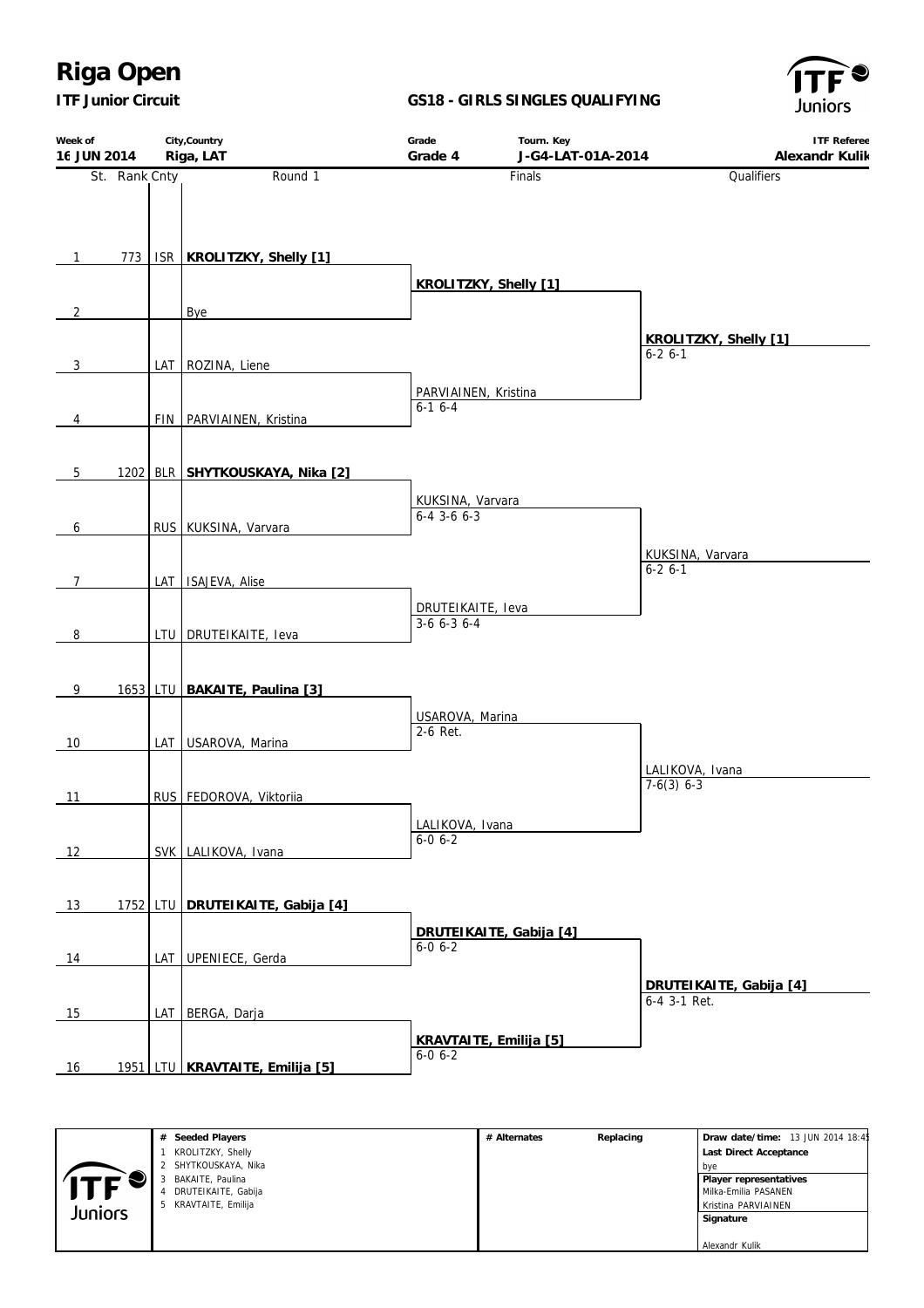*ITF Junior Circuit*

### **BD18 - BOYS DOUBLES MAIN DRAW**



| Week of<br>16 JUN 2014 |                  |                          | City, Country<br>Riga, LAT                        | Grade<br>Grade 4                            | Tourn. Key<br>J-G4-LAT-01A-2014                     | <b>ITF Referee</b><br>Alexandr Kulik                        |
|------------------------|------------------|--------------------------|---------------------------------------------------|---------------------------------------------|-----------------------------------------------------|-------------------------------------------------------------|
|                        | St. Rank Cnty    |                          | Round 1                                           | Quarterfinals                               | Semifinals                                          | Final                                                       |
| 1                      | 465<br>476       | LAT                      | LAT   LOSBERGS, Mikus [1]<br>SLOBODKINS, Arkadijs | LOSBERGS, Mikus [1]<br>SLOBODKINS, Arkadijs |                                                     |                                                             |
| 2                      |                  |                          | Bye                                               |                                             |                                                     |                                                             |
| 3                      | 1135<br>379      | EST<br><b>EST</b>        | SIIMAR, Kristofer<br>SIIMAR, Mattias              | SIIMAR, Kristofer                           | LOSBERGS, Mikus [1]<br>SLOBODKINS, Arkadijs<br>W.O. |                                                             |
|                        | 1237             | LTU                      | <b>GRICIUS, Mantas</b>                            | SIIMAR, Mattias                             |                                                     |                                                             |
| 4                      |                  | LTU                      | SAKALAUSKAS, Feliksas                             | $6-2$ 5-7 $[10-4]$                          |                                                     |                                                             |
| 5                      | 754<br>668       | <b>EST</b>               | SWE   AKERLUND, Jesper [3]<br>INNO, Hendrik       |                                             |                                                     | LOSBERGS, Mikus [1]<br>SLOBODKINS, Arkadijs<br>$6 - 16 - 0$ |
|                        |                  |                          |                                                   | AKERLUND, Jesper [3]<br>INNO, Hendrik       |                                                     |                                                             |
| 6                      |                  |                          | Bye                                               |                                             | KAUKOVALTA, Patrick                                 |                                                             |
| $\overline{7}$         | 1082 MDA         | <b>BLR</b>               | BISHIR, IASHA<br>ZUBKOU, Maksim                   | KAUKOVALTA, Patrick                         | TUUKKANEN, Aleksi<br>W.O.                           |                                                             |
| 8                      | 699              | <b>FIN</b><br><b>FIN</b> | KAUKOVALTA, Patrick<br>TUUKKANEN, Aleksi          | TUUKKANEN, Aleksi<br>W.O.                   |                                                     | LOSBERGS, Mikus [1]                                         |
| 9                      |                  |                          | GBR   MITCHELL, James<br>GBR   NEWMAN, Louis      | MITCHELL, James                             |                                                     | SLOBODKINS, Arkadijs<br>$6-17-6(1)$                         |
| WC<br>10               |                  | LAT<br>LAT               | GUDINS, Andris<br>RIBAKOVS, Nikita                | NEWMAN, Louis<br>$6-16-1$                   | KAZAKOV, Lev [4]                                    |                                                             |
| 11                     | 1970 BLR<br>1968 | <b>FRA</b>               | DROBYSH, Aleh<br>GOMONT, Jonathan                 | KAZAKOV, Lev [4]                            | POTAPOV, Nikita<br>$6-7(10) 6-4 [10-2]$             |                                                             |
| 12                     | 479<br>976       | <b>RUS</b><br><b>RUS</b> | KAZAKOV, Lev [4]<br>POTAPOV, Nikita               | POTAPOV, Nikita<br>$5-7$ 6-1 [15-13]        |                                                     | NATH, Kushaan                                               |
| 13                     | 1385<br>869      | <b>EST</b><br><b>EST</b> | LUSTI, Oskar<br>TAMM, Kristjan                    | NATH, Kushaan                               |                                                     | OLIEL, Yshai<br>$6 - 4 6 - 1$                               |
| 14                     | 1067<br>672      | <b>IND</b><br><b>ISR</b> | NATH, Kushaan<br>OLIEL, Yshai                     | OLIEL, Yshai<br>$6-17-5$                    | NATH, Kushaan                                       |                                                             |
| 15                     |                  |                          | Bye                                               |                                             | OLIEL, Yshai<br>6-4 1-1 Ret.                        |                                                             |
| <u>16</u>              | 658<br>523       | LTU<br><b>LTU</b>        | OZELIS, Almantas [2]<br>WRZESINSKI, Robert        | OZELIS, Almantas [2]<br>WRZESINSKI, Robert  |                                                     |                                                             |

|         |                       |                           | www.itftennis.com<br>riga-open.lv |
|---------|-----------------------|---------------------------|-----------------------------------|
|         | Seeded Players<br>#   | Replacing<br># Alternates | Draw date/time: 16 JUN 2014 12:53 |
|         | LOSBERGS, Mikus       |                           | Last Direct Acceptance            |
|         | SLOBODKINS, Arkadijs  |                           | bve                               |
| $T_F$   | OZELIS, Almantas      |                           | Player representatives            |
| Juniors | WRZESINSKI, Robert    |                           | Louis NEWMAN                      |
|         | AKERLUND, Jesper<br>3 |                           | Robert WRZESINSKI                 |
|         | INNO, Hendrik         |                           | Signature                         |
|         | KAZAKOV. Lev<br>4     |                           |                                   |
|         | POTAPOV, Nikita       |                           | Alexandr Kulik                    |